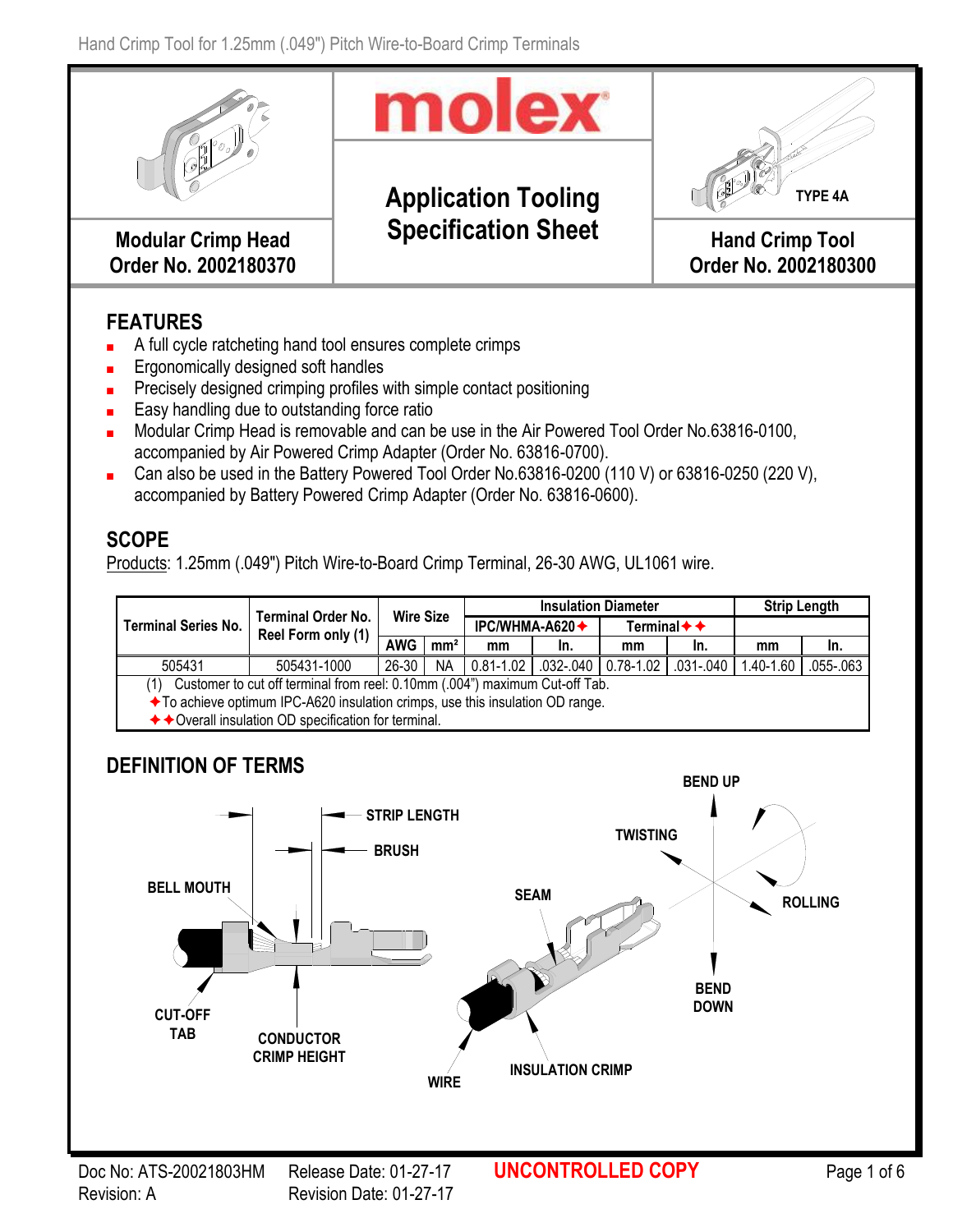### **CRIMP SPECIFICATION**

After crimping, the crimp profiles should measure the following.

| Terminal Series No. |               | <b>Bell mouth</b> | <b>Conductor Brush</b> |           |  |  |
|---------------------|---------------|-------------------|------------------------|-----------|--|--|
|                     | mm            |                   | mm                     | In.       |  |  |
| 505431              | $0.10 - 0.30$ | .004-.012         | $0.10 - 0.30$          | .004-.012 |  |  |

| <b>Terminal Series No.</b> | Bend up Bend down | Twist Roll  | Seam<br>Seam shall not be |                                                      |  |
|----------------------------|-------------------|-------------|---------------------------|------------------------------------------------------|--|
|                            | Degree Max.       | Degree Max. |                           |                                                      |  |
| 505431                     |                   |             |                           | open and no wire allowed<br>out of the crimping area |  |

|                        |                  |                 | <b>Conductor</b> |                     |       |                    | <b>Insulation</b>   |               |                                               |      | <b>Pull Force</b> |                |    |    |    |
|------------------------|------------------|-----------------|------------------|---------------------|-------|--------------------|---------------------|---------------|-----------------------------------------------|------|-------------------|----------------|----|----|----|
| Terminal<br>Series No. | <b>Wire Size</b> |                 |                  | <b>Crimp Height</b> | (Ref) | <b>Crimp Width</b> | <b>Crimp Height</b> |               | <b>Crimp Width</b><br><b>Minimum</b><br>(Ref) |      |                   | <b>Profile</b> |    |    |    |
|                        | <b>AWG</b>       | mm <sup>2</sup> | mm               | In.                 | mm    | In.                | mm                  | In.           | mm                                            | In.  | N                 | Lb             | 26 | 28 | 30 |
|                        | 26               | <b>NA</b>       | $0.54 - 0.59$    | $.021 - .023$       | 0.88  | 034                | .19-1.28            | $.047 - .050$ | 0.90                                          | .035 | 9.8               | 2.20           | Χ  |    |    |
| 505431                 | 28               | NA              | $0.49 - 0.54$    | .019 - .021         | 0.88  | 034                | $.18 - 1.28$        | .046-.050     | 0.90                                          | .035 | 9.8               | 2.20           |    | Χ  |    |
|                        | 30               | NA              | $0.46 - 0.51$    | $.018 - .020$       | 0.88  | 034                | $.08 - 1.18$        | .042-.046     | 0.90                                          | .035 | 4.9               | .10            |    |    |    |

Tool Qualification Notes:

- 1. Pull Force should be measured with no influence from the insulation crimp.
- 2. The above specifications are guidelines to an optimum crimp.

#### **Notes:**

- 1. This tool should only be used for the terminals and wire gauges specified on this sheet.
- 2. This tool is not adjustable for crimp height; however crimp force is adjustable (See instructions above). Variations in tools, terminals, wire stranding, and insulation types may affect crimp height.
- 3. This tool is intended for standard conductor sizes. It may not give a good insulation crimp support for all insulation sizes.
- 4. Molex does not repair hand tools (see warranty above). The replacement parts listed are the only parts available for repair. If the handles or crimp tooling is damaged or worn, a new tool must be purchased.
- 5. Pull force should be used as the final criteria for an acceptable crimp. Pull force is measured with no influence from the insulation crimp. The insulation should be stripped long (1/2 in.) so the insulation grips on the terminal do not grip the wire insulation or the conductor. Refer to Molex Quality Crimping Handbook 63800-0029 for additional information on crimping and crimp testing.
- 6. Molex does not certify crimp hand tools.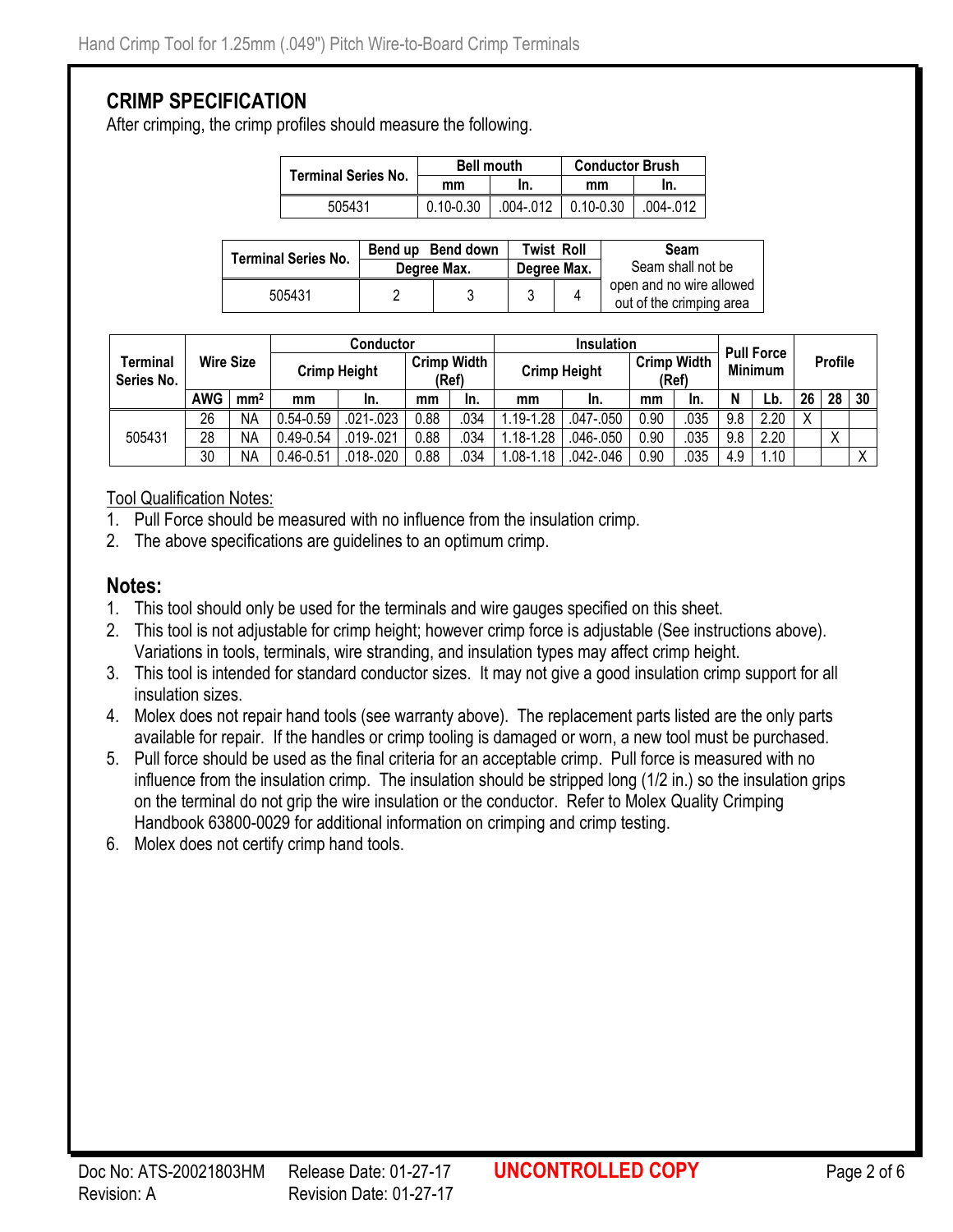# **OPERATION**

Open the tool by squeezing the handles together, at the end of the closing stroke, the ratchet mechanism will release the handles, and the hand tool will spring open.

- 1. With the hand tool in the open position, pivot the terminal locator open by pulling up on the locator knob and lift the wire stop blade up. See Figure 1.
- 2. Insert the terminal into the correct profile until the terminal is fully seated and stops. Make sure the wire stop blade is fully seated on the terminal behind the conductor grip section.
- 3. Gently pivot the locator closed.
- 4. Bring down the wire stop blade.



**HAND TOOL OPEN**

- 5. Slide the pre-stripped wire into the terminal; make sure to aim the wire brush towards the tip point on the wire stop blade. See Figure 2. Align the wire so that it is parallel and sitting into the terminal. Maintain a light and constant pressure on the wire that is seated in the terminal at all times. (Do not let go of the wire.) Be sure to hold the wire and terminal in place until the terminal is fully crimped. See Figure 3.
- 6. Close the tool until the ratchet releases.
- 7. Lift the wire stop blade up.
- 8. Carefully remove the crimped terminal.

**Note:** To maintain good brush control and a consistent bell mouth the crimping instructions must be followed.

**Note:** The tamper proof ratchet action will not release the tool until it has been fully closed.

### **Terminal Locator Replacement/Change Over**

This section describes the procedure for changing locators.

#### **Removal**

- 1. With the tool in the open position, pivot the terminal locator outward.
- 2. Remove the M4 BHCS. See Figure 4.

**SWING LOCATOR OPEN**

> **WIRE STOP**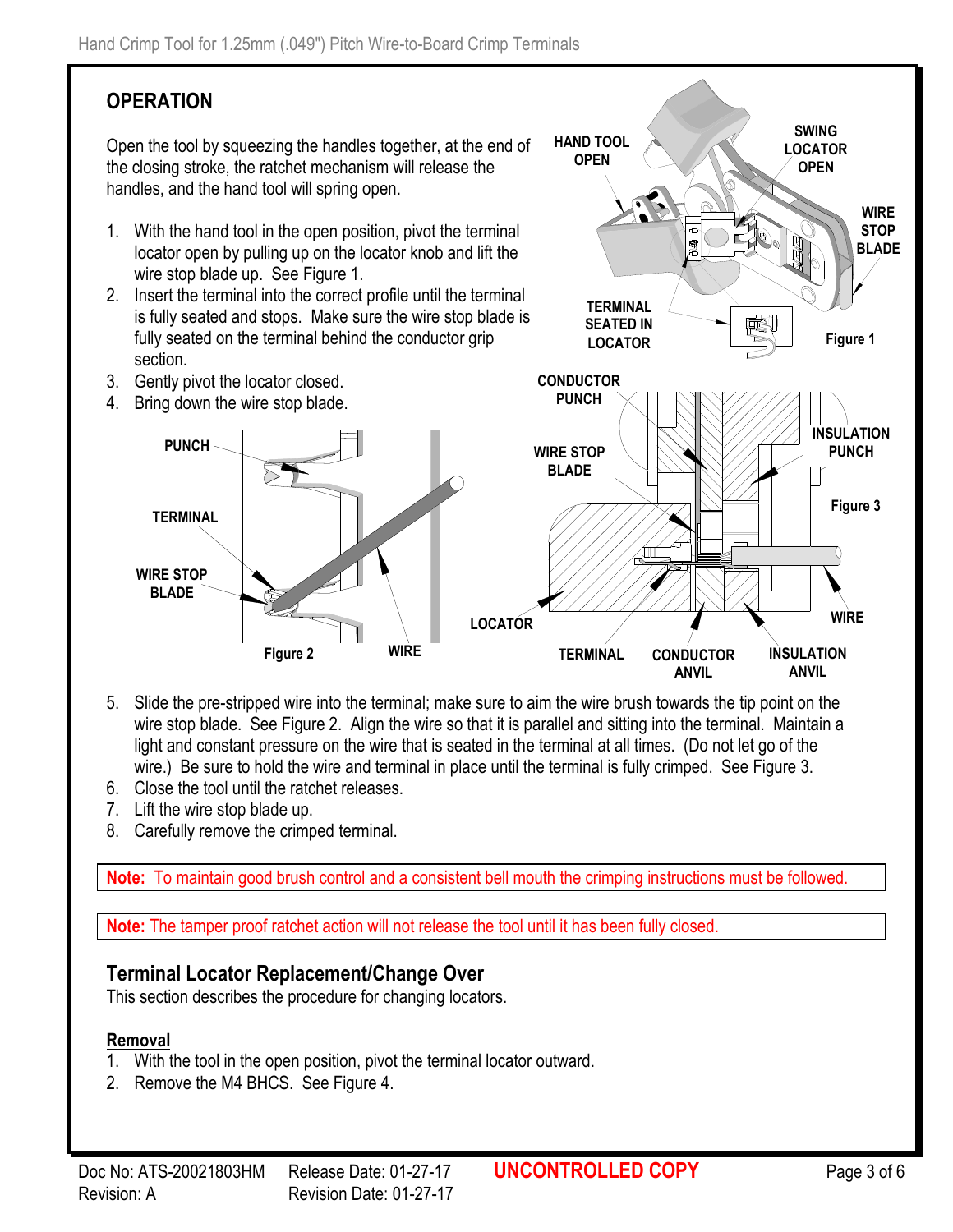

#### **Installation**

- 1. Place the proper locator, (See Chart on page 2), on the hand tool. Install the M4 BHCS. See Figure 4.
- 2. Tighten the screw enough to hold the locator. Make sure the locator can still float freely with hand pressure.
- 3. Insert the proper terminal fully into the correct profile slot until the terminal is fully seated and stops. Then gently pivot the locator closed.
- 4. With hand pressure, slowly slide the locator to the correct position. See Figure 5.
- 5. Gently pivot the locator open without disturbing the location.
- 6. Hold the locator firmly in place and slowly tighten the M4 BHCS.

### **Maintenance**

It is recommended that each operator of the tool be made aware of, and responsible for, the following maintenance steps:

- 1. Remove dust, moisture, and other contaminants with a clean brush, or soft, lint free cloth.
- 2. Do not use any abrasive materials that could damage the tool.
- 3. Make certain all pins; pivot points and bearing surfaces are protected with a thin coat of high quality machine oil. Do not oil excessively. The tool was engineered for durability but like any other equipment it needs cleaning and lubrication for a maximum service life of trouble free crimping. Light oil (such as 30 weight automotive oil) used at the oil points, every 5,000 crimps or 3 months, will significantly enhance the tool life.
- 4. Wipe excess oil from hand tool, particularly from crimping area. Oil transferred from the crimping area onto certain terminations may affect the electrical characteristics of an application.
- 5. When tool is not in use, keep the handles closed to prevent objects from becoming lodged in the crimping dies, and store the tool in a clean, dry area.

### **Miscrimps or Jams**

Should this tool ever become stuck or jammed in a partially closed position, **Do Not** force the handles open or closed. The tool will open easily by lifting the ratchet release lever. See Figure 9.

### **Warranty**

This tool is for electrical terminal crimping purposes only. This tool is made of the best quality materials. All vital components are long life tested. All tools are warranted to be free of manufacturing defects for a period of 30 days. Should such a defect occur, we will repair or exchange the tool free of charge. This repair or exchange will not be applicable to altered, misused, or damaged tools. This tool is designed for hand use only. Any clamping, fixturing, or use of handle extensions voids this warranty.

**CAUTION:** Repetitive use of this tool should be avoided.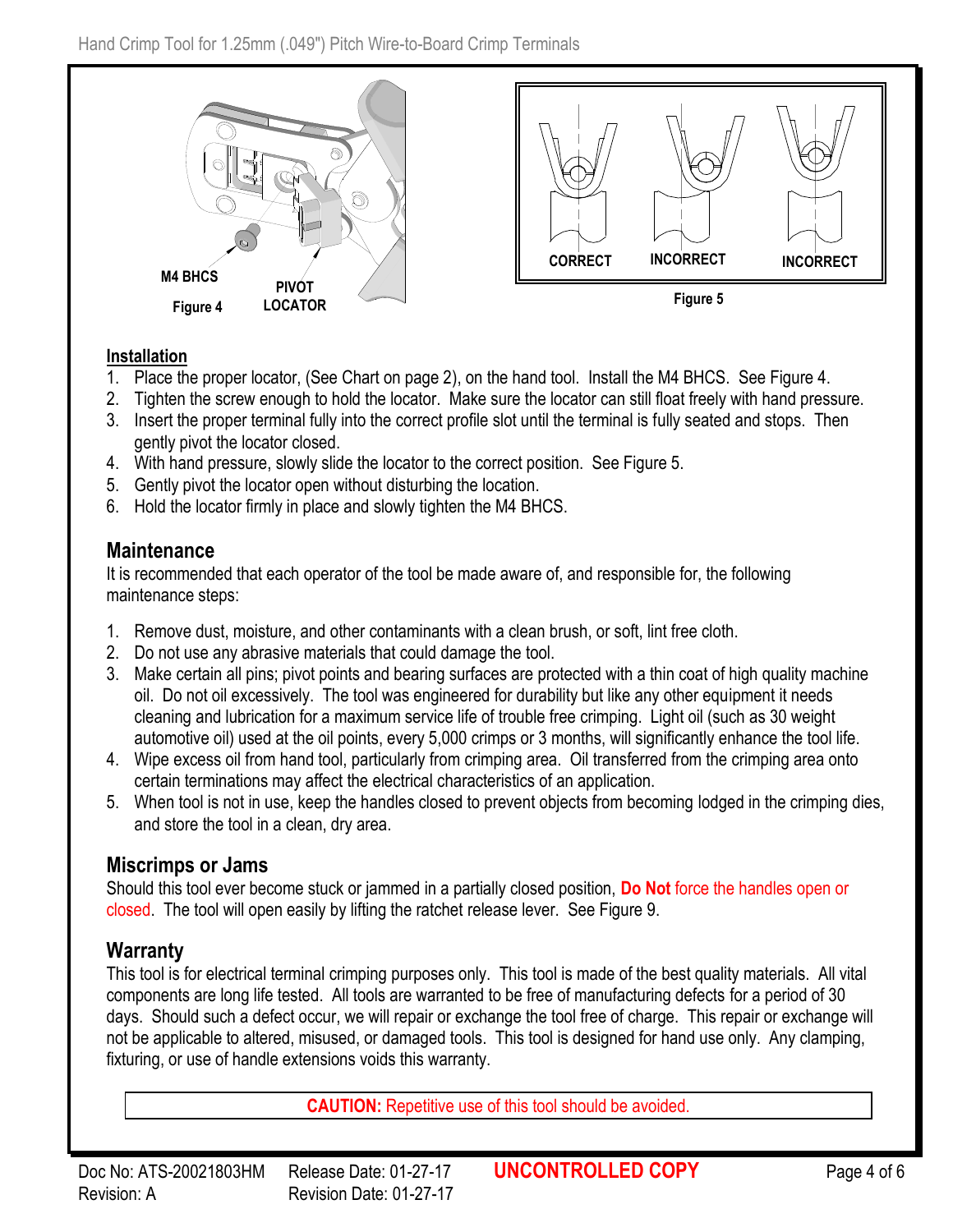### **CAUTIONS:**

- 1. Manually powered hand tools are intended for low volume or field repair. This tool is NOT intended for production use. Repetitive use of this tool should be avoided.
- 2. Insulated rubber handles are not protection against electrical shock.
- 3. Wear eye protection at all times.
- 4. Use only the Molex terminals specified for crimping with this tool.

**CAUTION**: Molex crimp specifications are valid only when used with Molex terminals and tooling.

### **Applications for the Modular Crimp Head**

**WARNING**: *NEVER* operate, service, install, or adjust this Modular Crimp Head without proper instruction and without first reading and understanding the instructions in the proper Manual or Specification Sheet. See Chart below for the correct Manual or Specification Sheet.

**WARNING**: *NEVER* install tooling or service this tool while it is into any power source. Disconnect the power by unplugging or turn off the Actuator from its power source.

**CAUTION:** Keep fingers away from the crimping area when operating this tool. It may cause severe injury.

**CAUTION:** Wear safety glasses when operating or serving this tool.

The chart below shows all applications for this Modular Crimp Head.

| <b>Modular Crimp Head</b> | Tool       | Tool                       | Adapter    | <b>Adapter</b>                     | <b>Figure</b> |
|---------------------------|------------|----------------------------|------------|------------------------------------|---------------|
| Order No.                 | Order no.  | <b>Description</b>         | Order No.  | <b>Description</b>                 | No.           |
|                           | 63816-0000 | Hand Crimp Frame (Short)   | N/A        | N/A                                | 6             |
|                           | 63816-0050 | Hand Crimp Frame (Long)    | N/A        | N/A                                | 6             |
| 2002180370                | 63816-0200 | Battery Power Tool (110 V) | 63816-0600 | <b>Battery Power Crimp Adapter</b> |               |
|                           | 63816-0250 | Battery Power Tool (220 V) | 63816-0600 | <b>Battery Power Crimp Adapter</b> |               |
|                           | 63816-0100 | Air Power Tool             | 63816-0700 | Air Power Crimp Adapter            |               |



Revision: A Revision Date: 01-27-17

Doc No: ATS-20021803HM Release Date: 01-27-17 **UNCONTROLLED COPY** Page 5 of 6